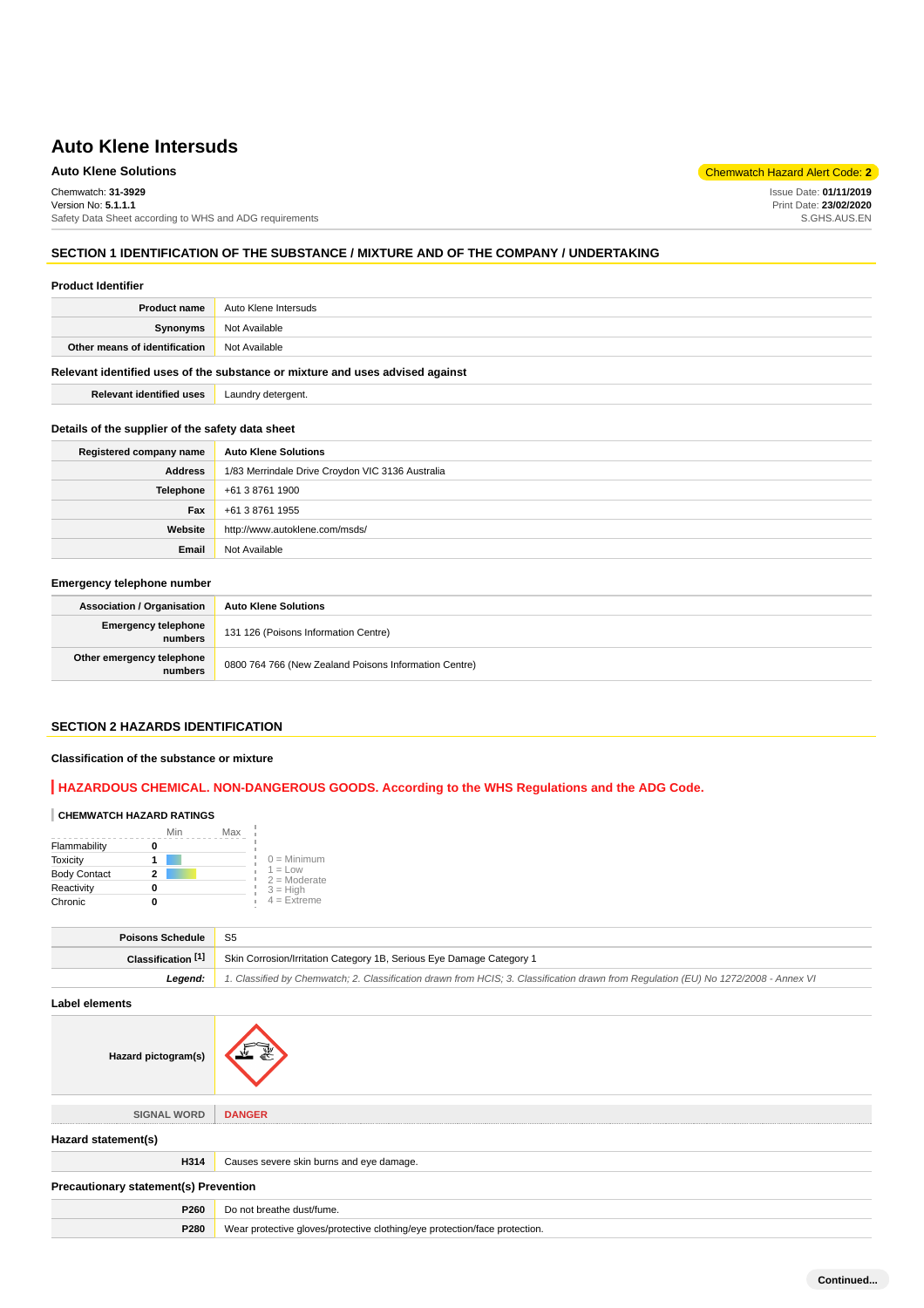## **Precautionary statement(s) Response**

| IF SWALLOWED: Rinse mouth. Do NOT induce vomiting.                                                                               |
|----------------------------------------------------------------------------------------------------------------------------------|
| IF ON SKIN (or hair): Remove/Take off immediately all contaminated clothing. Rinse skin with water/shower.                       |
| IF IN EYES: Rinse cautiously with water for several minutes. Remove contact lenses, if present and easy to do. Continue rinsing. |
| Immediately call a POISON CENTER or doctor/physician.                                                                            |
| Specific treatment (see advice on this label).                                                                                   |
| Wash contaminated clothing before reuse.                                                                                         |
| IF INHALED: Remove victim to fresh air and keep at rest in a position comfortable for breathing.                                 |
|                                                                                                                                  |

# **Precautionary statement(s) Storage**

**P405** Store locked up.

# **Precautionary statement(s) Disposal**

**P501** Dispose of contents/container to authorised hazardous or special waste collection point in accordance with any local regulation.

### **SECTION 3 COMPOSITION / INFORMATION ON INGREDIENTS**

### **Substances**

See section below for composition of Mixtures

### **Mixtures**

| <b>CAS No</b> | %[weight] | Name                           |
|---------------|-----------|--------------------------------|
| Not Available | 10-60     | alkaline salts                 |
| 9004-32-4     | $<$ 10    | sodium carboxymethylcellulose  |
| 7758-29-4     | $<$ 10    | sodium tripolyphosphate        |
| 6834-92-0     | $<$ 10    | sodium metasilicate, anhydrous |
| Not Available | trace     | optical dye                    |
| Not Available | trace     | perfume                        |
| Not Available | balance   | surfactants, non hazardous     |

# **SECTION 4 FIRST AID MEASURES**

## **Description of first aid measures**

| <b>Eye Contact</b>  | If this product comes in contact with the eyes:<br>▶ Wash out immediately with fresh running water.<br>Ensure complete irrigation of the eye by keeping eyelids apart and away from eye and moving the eyelids by occasionally lifting the upper<br>and lower lids.<br>▶ Seek medical attention without delay; if pain persists or recurs seek medical attention.<br>Removal of contact lenses after an eye injury should only be undertaken by skilled personnel.                               |
|---------------------|--------------------------------------------------------------------------------------------------------------------------------------------------------------------------------------------------------------------------------------------------------------------------------------------------------------------------------------------------------------------------------------------------------------------------------------------------------------------------------------------------|
| <b>Skin Contact</b> | If skin contact occurs:<br>Immediately remove all contaminated clothing, including footwear.<br>Fiush skin and hair with running water (and soap if available).<br>▶ Seek medical attention in event of irritation.                                                                                                                                                                                                                                                                              |
| Inhalation          | If fumes or combustion products are inhaled remove from contaminated area.<br>Lay patient down. Keep warm and rested.<br>▶ Prostheses such as false teeth, which may block airway, should be removed, where possible, prior to initiating first aid procedures.<br>▶ Apply artificial respiration if not breathing, preferably with a demand valve resuscitator, bag-valve mask device, or pocket mask as trained.<br>Perform CPR if necessary.<br>Transport to hospital, or doctor.             |
| Ingestion           | If swallowed do <b>NOT</b> induce vomiting.<br>If vomiting occurs, lean patient forward or place on left side (head-down position, if possible) to maintain open airway and prevent aspiration.<br>• Observe the patient carefully.<br>▶ Never give liquid to a person showing signs of being sleepy or with reduced awareness; i.e. becoming unconscious.<br>► Give water to rinse out mouth, then provide liquid slowly and as much as casualty can comfortably drink.<br>Seek medical advice. |

## **Indication of any immediate medical attention and special treatment needed**

Treat symptomatically.

# **SECTION 5 FIREFIGHTING MEASURES**

## **Extinguishing media**

▶ There is no restriction on the type of extinguisher which may be used.

Use extinguishing media suitable for surrounding area.

## **Special hazards arising from the substrate or mixture**

**Fire Incompatibility** None known.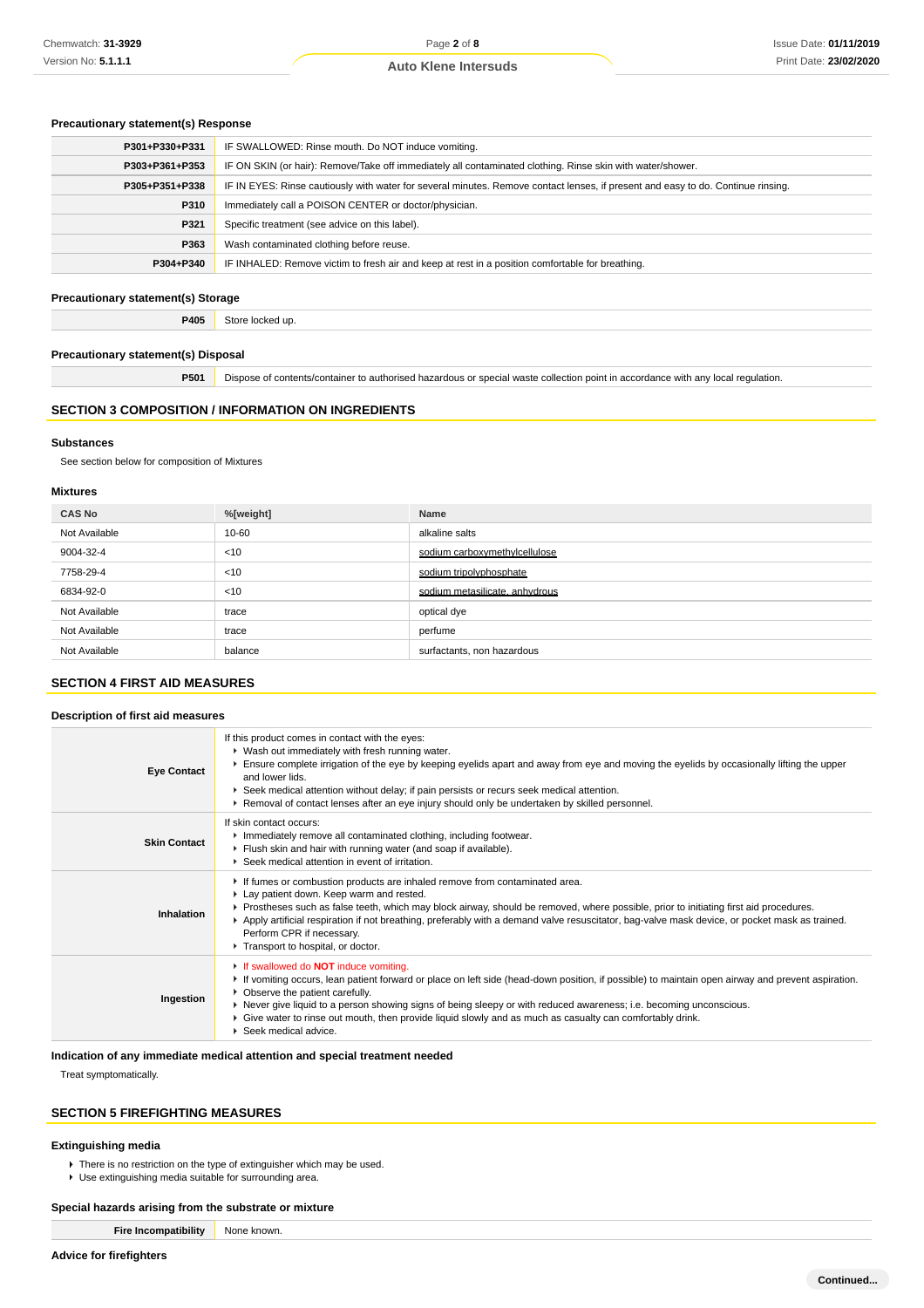| <b>Fire Fighting</b>         | Alert Fire Brigade and tell them location and nature of hazard.<br>► Wear breathing apparatus plus protective gloves in the event of a fire.<br>▶ Prevent, by any means available, spillage from entering drains or water courses.<br>▶ Use fire fighting procedures suitable for surrounding area.<br>DO NOT approach containers suspected to be hot.<br>• Cool fire exposed containers with water spray from a protected location.<br>If safe to do so, remove containers from path of fire. |
|------------------------------|------------------------------------------------------------------------------------------------------------------------------------------------------------------------------------------------------------------------------------------------------------------------------------------------------------------------------------------------------------------------------------------------------------------------------------------------------------------------------------------------|
| <b>Fire/Explosion Hazard</b> | $\blacktriangleright$ Non combustible.<br>Not considered a significant fire risk, however containers may burn.<br>May emit poisonous fumes.<br>May emit corrosive fumes.                                                                                                                                                                                                                                                                                                                       |
| <b>HAZCHEM</b>               | Not Applicable                                                                                                                                                                                                                                                                                                                                                                                                                                                                                 |

## **SECTION 6 ACCIDENTAL RELEASE MEASURES**

# **Personal precautions, protective equipment and emergency procedures**

See section 8

## **Environmental precautions**

See section 12

### **Methods and material for containment and cleaning up**

| <b>Minor Spills</b> | Remove all ignition sources.<br>Clean up all spills immediately.<br>Avoid contact with skin and eyes.<br>• Control personal contact with the substance, by using protective equipment.<br>▶ Use dry clean up procedures and avoid generating dust.<br>Place in a suitable, labelled container for waste disposal.                                                                           |
|---------------------|---------------------------------------------------------------------------------------------------------------------------------------------------------------------------------------------------------------------------------------------------------------------------------------------------------------------------------------------------------------------------------------------|
| <b>Major Spills</b> | Moderate hazard.<br>CAUTION: Advise personnel in area.<br>Alert Emergency Services and tell them location and nature of hazard.<br>• Control personal contact by wearing protective clothing.<br>Prevent, by any means available, spillage from entering drains or water courses.<br>Recover product wherever possible.<br>F IF DRY: Use dry clean up procedures and avoid generating dust. |

Personal Protective Equipment advice is contained in Section 8 of the SDS.

# **SECTION 7 HANDLING AND STORAGE**

# **Precautions for safe handling**

| Safe handling     | Avoid all personal contact, including inhalation.<br>▶ Wear protective clothing when risk of exposure occurs.<br>▶ Use in a well-ventilated area.<br>▶ Prevent concentration in hollows and sumps.<br>DO NOT enter confined spaces until atmosphere has been checked.<br>DO NOT allow material to contact humans, exposed food or food utensils.<br>Avoid contact with incompatible materials.                                                                                                                                                                                                                                                                                                                                                             |
|-------------------|------------------------------------------------------------------------------------------------------------------------------------------------------------------------------------------------------------------------------------------------------------------------------------------------------------------------------------------------------------------------------------------------------------------------------------------------------------------------------------------------------------------------------------------------------------------------------------------------------------------------------------------------------------------------------------------------------------------------------------------------------------|
| Other information | Store in original containers.<br>▶ Keep containers securely sealed.<br>Store in a cool, dry area protected from environmental extremes.<br>Store away from incompatible materials and foodstuff containers.<br>▶ Protect containers against physical damage and check regularly for leaks.<br>Observe manufacturer's storage and handling recommendations contained within this SDS.<br>For major quantities:<br>▶ Consider storage in bunded areas - ensure storage areas are isolated from sources of community water (including stormwater, ground<br>water, lakes and streams}.<br>Ensure that accidental discharge to air or water is the subject of a contingency disaster management plan; this may require consultation with<br>local authorities. |
|                   |                                                                                                                                                                                                                                                                                                                                                                                                                                                                                                                                                                                                                                                                                                                                                            |

## **Conditions for safe storage, including any incompatibilities**

| Suitable container      | Polyethylene or polypropylene container.<br>▶ Check all containers are clearly labelled and free from leaks. |
|-------------------------|--------------------------------------------------------------------------------------------------------------|
| Storage incompatibility | Avoid contamination of water, foodstuffs, feed or seed.                                                      |

# **SECTION 8 EXPOSURE CONTROLS / PERSONAL PROTECTION**

## **Control parameters**

# **OCCUPATIONAL EXPOSURE LIMITS (OEL)**

# **INGREDIENT DATA**

Not Available

| Ingredient                     | Material name                          | TEEL-1                | TEEL-2            | TEEL-3    |
|--------------------------------|----------------------------------------|-----------------------|-------------------|-----------|
| sodium tripolyphosphate        | Sodium tripolyphosphate                | $0.61 \text{ ma/m}$ 3 | $6.8$ ma/m $3$    | 620 mg/m3 |
| sodium metasilicate, anhydrous | Sodium silicate; (Sodium metasilicate) | $3.8 \text{ mg/m}$    | $42 \text{ mg/m}$ | 250 mg/m3 |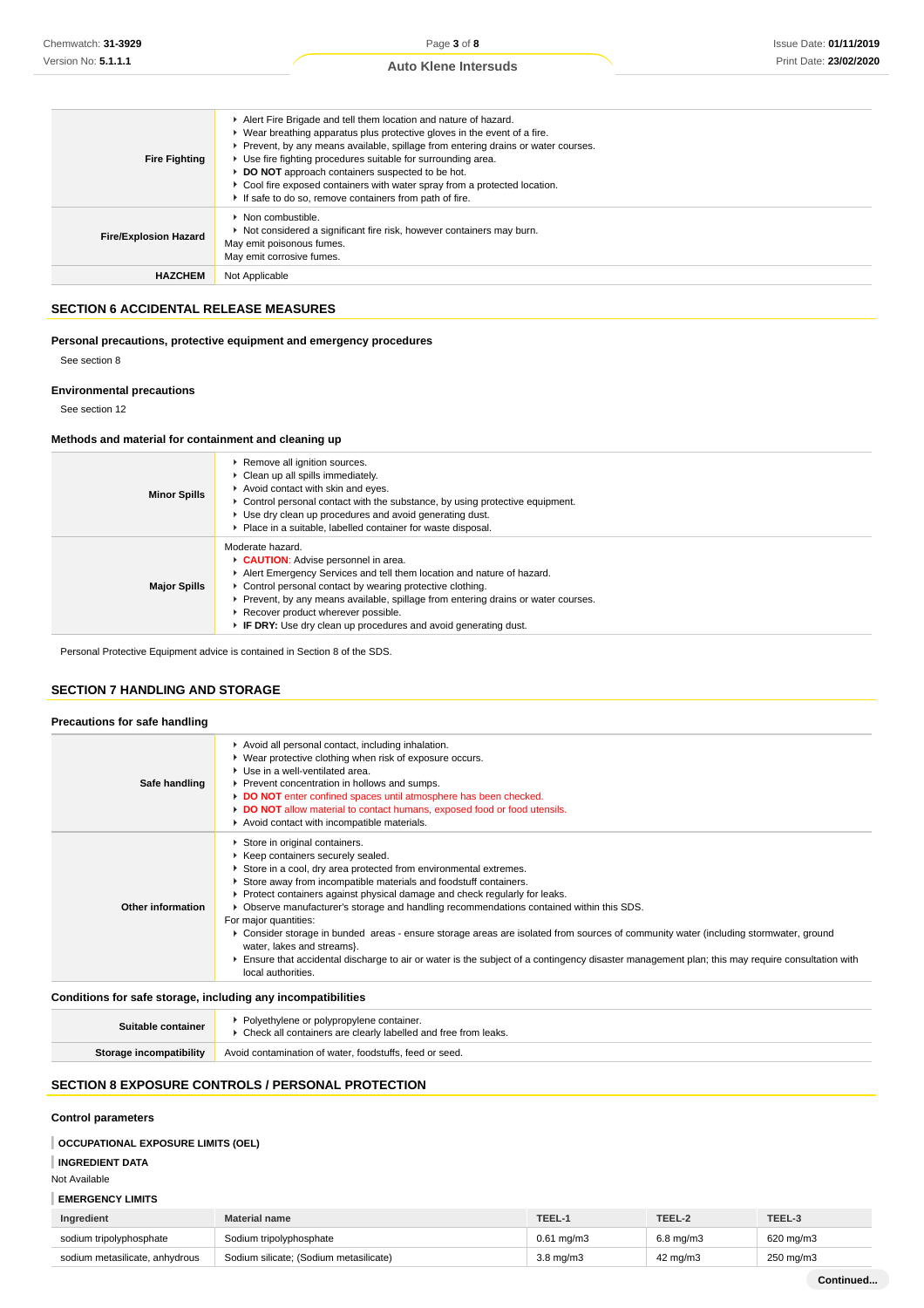**Ingredient Original IDLH Revised IDLH** sodium carboxymethylcellulose Not Available Not Available Not Available Not Available

| sodium tripolyphosphate             | Not Available<br>Not Available                                                                                                                                                                                                                                                                                                                                                                                                                                                                                                                                                                                                                                                                                                                                                                                                                                                                                                                                                                                                                                                                                                       |                                         |  |
|-------------------------------------|--------------------------------------------------------------------------------------------------------------------------------------------------------------------------------------------------------------------------------------------------------------------------------------------------------------------------------------------------------------------------------------------------------------------------------------------------------------------------------------------------------------------------------------------------------------------------------------------------------------------------------------------------------------------------------------------------------------------------------------------------------------------------------------------------------------------------------------------------------------------------------------------------------------------------------------------------------------------------------------------------------------------------------------------------------------------------------------------------------------------------------------|-----------------------------------------|--|
| sodium metasilicate, anhydrous      | Not Available                                                                                                                                                                                                                                                                                                                                                                                                                                                                                                                                                                                                                                                                                                                                                                                                                                                                                                                                                                                                                                                                                                                        | Not Available                           |  |
| OCCUPATIONAL EXPOSURE BANDING       |                                                                                                                                                                                                                                                                                                                                                                                                                                                                                                                                                                                                                                                                                                                                                                                                                                                                                                                                                                                                                                                                                                                                      |                                         |  |
| Ingredient                          | <b>Occupational Exposure Band Rating</b>                                                                                                                                                                                                                                                                                                                                                                                                                                                                                                                                                                                                                                                                                                                                                                                                                                                                                                                                                                                                                                                                                             | <b>Occupational Exposure Band Limit</b> |  |
| sodium tripolyphosphate             | E                                                                                                                                                                                                                                                                                                                                                                                                                                                                                                                                                                                                                                                                                                                                                                                                                                                                                                                                                                                                                                                                                                                                    | $\leq$ 0.01 mg/m <sup>3</sup>           |  |
| sodium metasilicate, anhydrous      | Е                                                                                                                                                                                                                                                                                                                                                                                                                                                                                                                                                                                                                                                                                                                                                                                                                                                                                                                                                                                                                                                                                                                                    | $\leq$ 0.01 mg/m <sup>3</sup>           |  |
| Notes:                              | Occupational exposure banding is a process of assigning chemicals into specific categories or bands based on a chemical's potency and the<br>adverse health outcomes associated with exposure. The output of this process is an occupational exposure band (OEB), which corresponds to a<br>range of exposure concentrations that are expected to protect worker health.                                                                                                                                                                                                                                                                                                                                                                                                                                                                                                                                                                                                                                                                                                                                                             |                                         |  |
| <b>Exposure controls</b>            |                                                                                                                                                                                                                                                                                                                                                                                                                                                                                                                                                                                                                                                                                                                                                                                                                                                                                                                                                                                                                                                                                                                                      |                                         |  |
| Appropriate engineering<br>controls | Engineering controls are used to remove a hazard or place a barrier between the worker and the hazard. Well-designed engineering controls can<br>be highly effective in protecting workers and will typically be independent of worker interactions to provide this high level of protection.<br>The basic types of engineering controls are:<br>Process controls which involve changing the way a job activity or process is done to reduce the risk.<br>Enclosure and/or isolation of emission source which keeps a selected hazard "physically" away from the worker and ventilation that strategically<br>"adds" and "removes" air in the work environment. Ventilation can remove or dilute an air contaminant if designed properly. The design of a<br>ventilation system must match the particular process and chemical or contaminant in use.<br>Employers may need to use multiple types of controls to prevent employee overexposure.                                                                                                                                                                                      |                                         |  |
| <b>Personal protection</b>          |                                                                                                                                                                                                                                                                                                                                                                                                                                                                                                                                                                                                                                                                                                                                                                                                                                                                                                                                                                                                                                                                                                                                      |                                         |  |
| Eye and face protection             | Safety glasses with side shields.<br>Chemical goggles.<br>▶ Contact lenses may pose a special hazard; soft contact lenses may absorb and concentrate irritants. A written policy document, describing<br>the wearing of lenses or restrictions on use, should be created for each workplace or task. This should include a review of lens absorption<br>and adsorption for the class of chemicals in use and an account of injury experience. Medical and first-aid personnel should be trained in<br>their removal and suitable equipment should be readily available. In the event of chemical exposure, begin eye irrigation immediately and<br>remove contact lens as soon as practicable.                                                                                                                                                                                                                                                                                                                                                                                                                                       |                                         |  |
| <b>Skin protection</b>              | See Hand protection below                                                                                                                                                                                                                                                                                                                                                                                                                                                                                                                                                                                                                                                                                                                                                                                                                                                                                                                                                                                                                                                                                                            |                                         |  |
| Hands/feet protection               | The selection of suitable gloves does not only depend on the material, but also on further marks of quality which vary from manufacturer to<br>manufacturer. Where the chemical is a preparation of several substances, the resistance of the glove material can not be calculated in advance<br>and has therefore to be checked prior to the application.<br>The exact break through time for substances has to be obtained from the manufacturer of the protective gloves and has to be observed when<br>making a final choice.<br>Personal hygiene is a key element of effective hand care. Gloves must only be worn on clean hands. After using gloves, hands should be<br>washed and dried thoroughly. Application of a non-perfumed moisturiser is recommended.<br>Experience indicates that the following polymers are suitable as glove materials for protection against undissolved, dry solids, where abrasive<br>particles are not present.<br>polychloroprene.<br>nitrile rubber.<br>• butyl rubber.<br>• fluorocaoutchouc.<br>polyvinyl chloride.<br>Gloves should be examined for wear and/ or degradation constantly. |                                         |  |
| <b>Body protection</b>              | See Other protection below                                                                                                                                                                                                                                                                                                                                                                                                                                                                                                                                                                                                                                                                                                                                                                                                                                                                                                                                                                                                                                                                                                           |                                         |  |
| Other protection                    | • Overalls.<br>P.V.C. apron.<br>▶ Barrier cream.<br>▶ Skin cleansing cream.<br>Eye wash unit.                                                                                                                                                                                                                                                                                                                                                                                                                                                                                                                                                                                                                                                                                                                                                                                                                                                                                                                                                                                                                                        |                                         |  |

### **Respiratory protection**

Particulate. (AS/NZS 1716 & 1715, EN 143:2000 & 149:001, ANSI Z88 or national equivalent)

Selection of the Class and Type of respirator will depend upon the level of breathing zone contaminant and the chemical nature of the contaminant. Protection Factors (defined as the ratio of contaminant outside and inside the mask) may also be important.

| Required minimum protection factor | Maximum gas/vapour concentration present in air p.p.m. (by volume) | <b>Half-face Respirator</b> | <b>Full-Face Respirator</b> |
|------------------------------------|--------------------------------------------------------------------|-----------------------------|-----------------------------|
| up to 10                           | 1000                                                               | -AUS / Class1 P2            |                             |
| up to 50                           | 1000                                                               |                             | -AUS / Class 1 P2           |
| up to 50                           | 5000                                                               | Airline <sup>*</sup>        |                             |
| up to 100                          | 5000                                                               |                             | $-2P2$                      |
| up to $100$                        | 10000                                                              |                             | $-3P2$                      |
| $100+$                             |                                                                    |                             | Airline**                   |

\* - Continuous Flow \*\* - Continuous-flow or positive pressure demand

A(All classes) = Organic vapours, B AUS or B1 = Acid gasses, B2 = Acid gas or hydrogen cyanide(HCN), B3 = Acid gas or hydrogen cyanide(HCN), E = Sulfur dioxide(SO2), G = Agricultural chemicals, K = Ammonia(NH3), Hg = Mercury, NO = Oxides of nitrogen, MB = Methyl bromide, AX = Low boiling point organic compounds(below 65 degC)

Respirators may be necessary when engineering and administrative controls do not adequately prevent exposures.

The decision to use respiratory protection should be based on professional judgment that takes into account toxicity information, exposure measurement data, and frequency and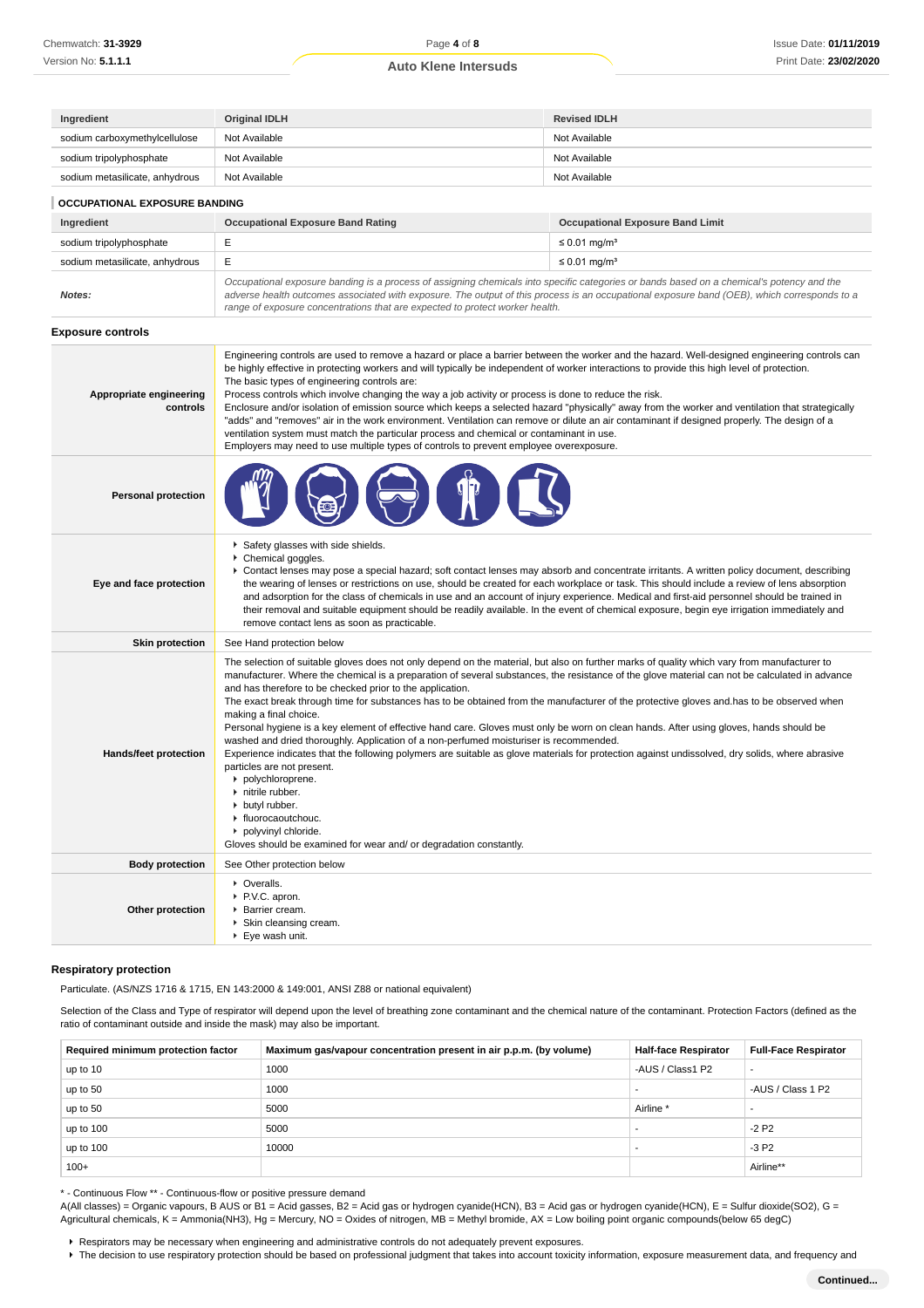**Continued...**

# **Auto Klene Intersuds**

likelihood of the worker's exposure - ensure users are not subject to high thermal loads which may result in heat stress or distress due to personal protective equipment (powered, positive flow, full face apparatus may be an option).

- Published occupational exposure limits, where they exist, will assist in determining the adequacy of the selected respiratory protection. These may be government mandated or vendor recommended.
- ▶ Certified respirators will be useful for protecting workers from inhalation of particulates when properly selected and fit tested as part of a complete respiratory protection program.
- Use approved positive flow mask if significant quantities of dust becomes airborne.

 $\blacktriangleright$  Try to avoid creating dust conditions.

# **SECTION 9 PHYSICAL AND CHEMICAL PROPERTIES**

## **Information on basic physical and chemical properties**

| Appearance                                      | Pale blue colour free flowing powder with lemon odour; mixes with water. |                                            |                |
|-------------------------------------------------|--------------------------------------------------------------------------|--------------------------------------------|----------------|
|                                                 |                                                                          |                                            |                |
| <b>Physical state</b>                           | <b>Divided Solid</b>                                                     | Relative density (Water = 1)               | 2.2            |
| Odour                                           | Not Available                                                            | Partition coefficient n-octanol<br>/ water | Not Available  |
| <b>Odour threshold</b>                          | Not Available                                                            | Auto-ignition temperature (°C)             | Not Available  |
| pH (as supplied)                                | Not Applicable                                                           | Decomposition temperature                  | Not Available  |
| Melting point / freezing point<br>(°C)          | Not Available                                                            | Viscosity (cSt)                            | Not Available  |
| Initial boiling point and boiling<br>range (°C) | Not Applicable                                                           | Molecular weight (g/mol)                   | Not Applicable |
| Flash point (°C)                                | Not Applicable                                                           | <b>Taste</b>                               | Not Available  |
| <b>Evaporation rate</b>                         | Not Available                                                            | <b>Explosive properties</b>                | Not Available  |
| Flammability                                    | Not Applicable                                                           | <b>Oxidising properties</b>                | Not Available  |
| Upper Explosive Limit (%)                       | Not Applicable                                                           | Surface Tension (dyn/cm or<br>$mN/m$ )     | Not Applicable |
| Lower Explosive Limit (%)                       | Not Applicable                                                           | <b>Volatile Component (%vol)</b>           | Not Available  |
| Vapour pressure (kPa)                           | Not Available                                                            | Gas group                                  | Not Available  |
| Solubility in water                             | Miscible                                                                 | pH as a solution (1%)                      | $10.6 - 11$    |
| Vapour density $(Air = 1)$                      | Not Available                                                            | VOC g/L                                    | Not Available  |

## **SECTION 10 STABILITY AND REACTIVITY**

| Reactivity                                 | See section 7                                                                                                                        |
|--------------------------------------------|--------------------------------------------------------------------------------------------------------------------------------------|
| <b>Chemical stability</b>                  | • Unstable in the presence of incompatible materials.<br>▶ Product is considered stable.<br>Hazardous polymerisation will not occur. |
| Possibility of hazardous<br>reactions      | See section 7                                                                                                                        |
| <b>Conditions to avoid</b>                 | See section 7                                                                                                                        |
| Incompatible materials                     | See section 7                                                                                                                        |
| <b>Hazardous decomposition</b><br>products | See section 5                                                                                                                        |

## **SECTION 11 TOXICOLOGICAL INFORMATION**

### **Information on toxicological effects**

| Inhaled                     | Inhalation of dusts, generated by the material during the course of normal handling, may be damaging to the health of the individual.<br>There is some evidence to suggest that the material can cause respiratory irritation in some persons. The body's response to such irritation can<br>cause further lung damage.<br>Persons with impaired respiratory function, airway diseases and conditions such as emphysema or chronic bronchitis, may incur further disability<br>if excessive concentrations of particulate are inhaled.<br>If prior damage to the circulatory or nervous systems has occurred or if kidney damage has been sustained, proper screenings should be<br>conducted on individuals who may be exposed to further risk if handling and use of the material result<br>in excessive exposures. |                                    |  |
|-----------------------------|-----------------------------------------------------------------------------------------------------------------------------------------------------------------------------------------------------------------------------------------------------------------------------------------------------------------------------------------------------------------------------------------------------------------------------------------------------------------------------------------------------------------------------------------------------------------------------------------------------------------------------------------------------------------------------------------------------------------------------------------------------------------------------------------------------------------------|------------------------------------|--|
| Ingestion                   | Accidental ingestion of the material may be damaging to the health of the individual.                                                                                                                                                                                                                                                                                                                                                                                                                                                                                                                                                                                                                                                                                                                                 |                                    |  |
| <b>Skin Contact</b>         | This material can cause inflammation of the skin on contact in some persons.<br>The material may accentuate any pre-existing dermatitis condition<br>Open cuts, abraded or irritated skin should not be exposed to this material<br>Entry into the blood-stream, through, for example, cuts, abrasions or lesions, may produce systemic injury with harmful effects. Examine the skin<br>prior to the use of the material and ensure that any external damage is suitably protected.                                                                                                                                                                                                                                                                                                                                  |                                    |  |
| Eye                         | This material can cause eye irritation and damage in some persons.                                                                                                                                                                                                                                                                                                                                                                                                                                                                                                                                                                                                                                                                                                                                                    |                                    |  |
| <b>Chronic</b>              | Substance accumulation, in the human body, may occur and may cause some concern following repeated or long-term occupational exposure.<br>Long term exposure to high dust concentrations may cause changes in lung function i.e. pneumoconiosis, caused by particles less than 0.5<br>micron penetrating and remaining in the lung.                                                                                                                                                                                                                                                                                                                                                                                                                                                                                   |                                    |  |
| <b>Auto Klene Intersuds</b> | <b>TOXICITY</b><br>Not Available                                                                                                                                                                                                                                                                                                                                                                                                                                                                                                                                                                                                                                                                                                                                                                                      | <b>IRRITATION</b><br>Not Available |  |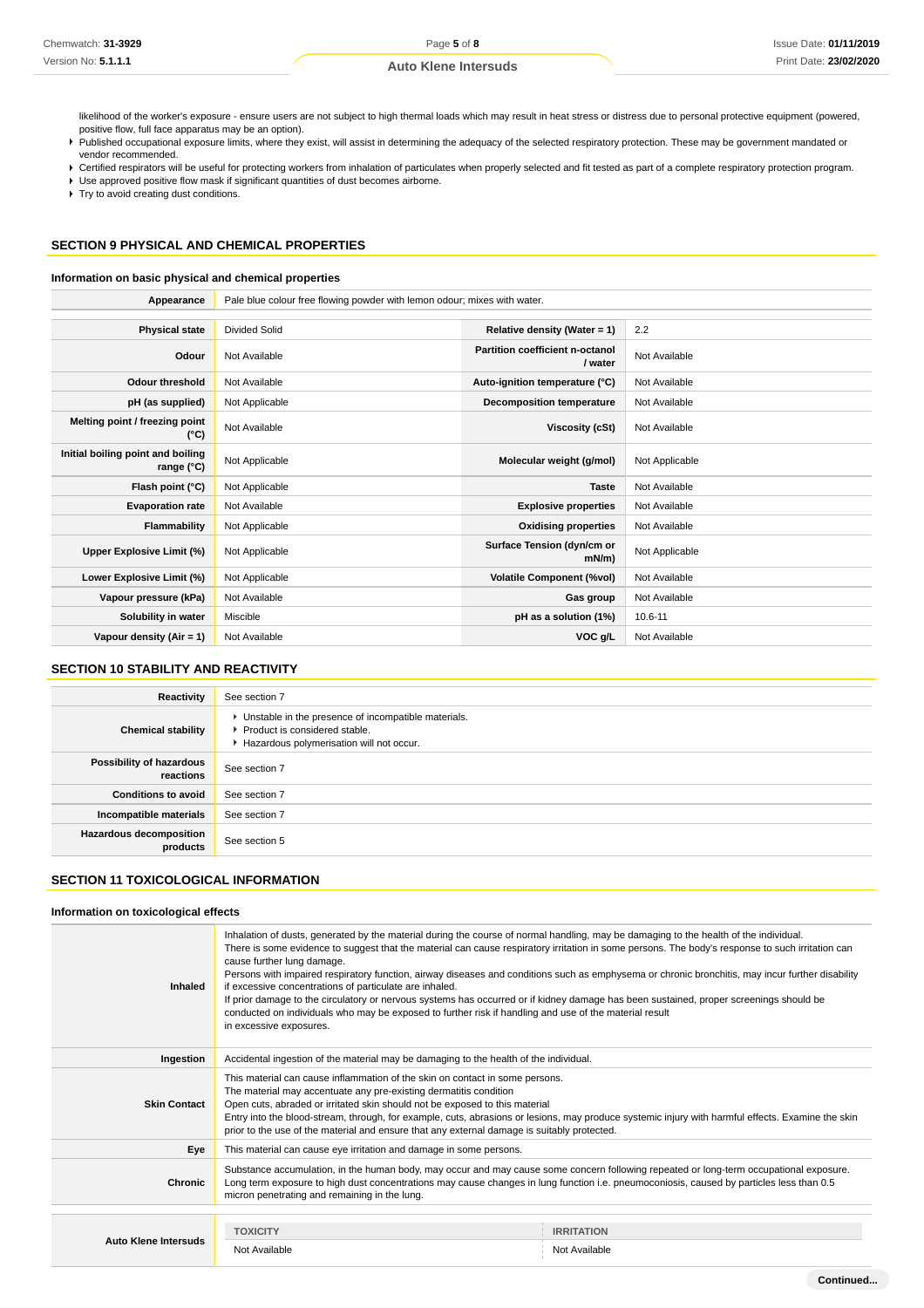|                                   | <b>TOXICITY</b>                                                                       | <b>IRRITATION</b>                                                                                                                      |
|-----------------------------------|---------------------------------------------------------------------------------------|----------------------------------------------------------------------------------------------------------------------------------------|
| sodium                            | Dermal (rabbit) LD50: >2000 mg/kg <sup>[2]</sup>                                      | Not Available                                                                                                                          |
| carboxymethylcellulose            | Inhalation (rat) LC50: $>5.8$ mg/l/4H $^{[2]}$                                        |                                                                                                                                        |
|                                   | Oral (rat) LD50: 27000 mg/kg <sup>[2]</sup>                                           |                                                                                                                                        |
|                                   | <b>TOXICITY</b>                                                                       | <b>IRRITATION</b>                                                                                                                      |
|                                   | Dermal (rabbit) LD50: >3160 mg/kg <sup>[2]</sup>                                      | Not Available                                                                                                                          |
| sodium tripolyphosphate           |                                                                                       |                                                                                                                                        |
|                                   | Oral (rat) LD50: >2000 mg/kg[1]                                                       |                                                                                                                                        |
|                                   |                                                                                       |                                                                                                                                        |
|                                   | <b>TOXICITY</b>                                                                       | <b>IRRITATION</b>                                                                                                                      |
| sodium metasilicate,<br>anhydrous | dermal (rat) LD50: >5000 mg/kg[1]                                                     | Skin (human): 250 mg/24h SEVERE                                                                                                        |
|                                   | Oral (rat) LD50: =600 mg/kg <sup>[2]</sup>                                            | Skin (rabbit): 250 mg/24h SEVERE                                                                                                       |
| Legend:                           | specified data extracted from RTECS - Register of Toxic Effect of chemical Substances | 1. Value obtained from Europe ECHA Registered Substances - Acute toxicity 2.* Value obtained from manufacturer's SDS. Unless otherwise |

| <b>SODIUM</b><br><b>CARBOXYMETHYLCELLULOSE</b>                        | Neoplastic by RTECS criteria 551cmc                                                                                                                                                                                                                                                                                                                                                                                                                                                                                                                                                                                                                                                                                                                                                                                                                                                                                                                                                                                                                                                                                                                                                                                                                                                         |                                 |   |
|-----------------------------------------------------------------------|---------------------------------------------------------------------------------------------------------------------------------------------------------------------------------------------------------------------------------------------------------------------------------------------------------------------------------------------------------------------------------------------------------------------------------------------------------------------------------------------------------------------------------------------------------------------------------------------------------------------------------------------------------------------------------------------------------------------------------------------------------------------------------------------------------------------------------------------------------------------------------------------------------------------------------------------------------------------------------------------------------------------------------------------------------------------------------------------------------------------------------------------------------------------------------------------------------------------------------------------------------------------------------------------|---------------------------------|---|
| SODIUM METASILICATE,<br><b>ANHYDROUS</b>                              | The material may cause severe skin irritation after prolonged or repeated exposure and may produce on contact skin redness, swelling, the<br>production of vesicles, scaling and thickening of the skin. Repeated exposures may produce severe ulceration.                                                                                                                                                                                                                                                                                                                                                                                                                                                                                                                                                                                                                                                                                                                                                                                                                                                                                                                                                                                                                                  |                                 |   |
| SODIUM TRIPOLYPHOSPHATE<br>& SODIUM METASILICATE,<br><b>ANHYDROUS</b> | Asthma-like symptoms may continue for months or even years after exposure to the material ends. This may be due to a non-allergic condition<br>known as reactive airways dysfunction syndrome (RADS) which can occur after exposure to high levels of highly irritating compound. Main<br>criteria for diagnosing RADS include the absence of previous airways disease in a non-atopic individual, with sudden onset of persistent<br>asthma-like symptoms within minutes to hours of a documented exposure to the irritant. Other criteria for diagnosis of RADS include a<br>reversible airflow pattern on lung function tests, moderate to severe bronchial hyperreactivity on methacholine challenge testing, and the lack of<br>minimal lymphocytic inflammation, without eosinophilia. RADS (or asthma) following an irritating inhalation is an infrequent disorder with rates<br>related to the concentration of and duration of exposure to the irritating substance. On the other hand, industrial bronchitis is a disorder that<br>occurs as a result of exposure due to high concentrations of irritating substance (often particles) and is completely reversible after exposure<br>ceases. The disorder is characterized by difficulty breathing, cough and mucus production. |                                 |   |
| <b>Acute Toxicity</b>                                                 | ×                                                                                                                                                                                                                                                                                                                                                                                                                                                                                                                                                                                                                                                                                                                                                                                                                                                                                                                                                                                                                                                                                                                                                                                                                                                                                           | Carcinogenicity                 | × |
| <b>Skin Irritation/Corrosion</b>                                      | ✔                                                                                                                                                                                                                                                                                                                                                                                                                                                                                                                                                                                                                                                                                                                                                                                                                                                                                                                                                                                                                                                                                                                                                                                                                                                                                           | Reproductivity                  | × |
| <b>Serious Eye Damage/Irritation</b>                                  | ✔                                                                                                                                                                                                                                                                                                                                                                                                                                                                                                                                                                                                                                                                                                                                                                                                                                                                                                                                                                                                                                                                                                                                                                                                                                                                                           | <b>STOT - Single Exposure</b>   | × |
| <b>Respiratory or Skin</b><br>sensitisation                           | ×                                                                                                                                                                                                                                                                                                                                                                                                                                                                                                                                                                                                                                                                                                                                                                                                                                                                                                                                                                                                                                                                                                                                                                                                                                                                                           | <b>STOT - Repeated Exposure</b> | × |
| <b>Mutagenicity</b>                                                   | ×                                                                                                                                                                                                                                                                                                                                                                                                                                                                                                                                                                                                                                                                                                                                                                                                                                                                                                                                                                                                                                                                                                                                                                                                                                                                                           | <b>Aspiration Hazard</b>        | × |

**Legend:**  $\mathbf{X}$  – Data either not available or does not fill the criteria for classification – Data available to make classification

# **SECTION 12 ECOLOGICAL INFORMATION**

| Toxicity                |                  |                                                                                                                                                                                                                                                                                                                                                                                                 |                               |                  |                  |
|-------------------------|------------------|-------------------------------------------------------------------------------------------------------------------------------------------------------------------------------------------------------------------------------------------------------------------------------------------------------------------------------------------------------------------------------------------------|-------------------------------|------------------|------------------|
|                         | <b>ENDPOINT</b>  | <b>TEST DURATION (HR)</b>                                                                                                                                                                                                                                                                                                                                                                       | <b>SPECIES</b>                | <b>VALUE</b>     | <b>SOURCE</b>    |
| Auto Klene Intersuds    | Not<br>Available | Not Available                                                                                                                                                                                                                                                                                                                                                                                   | Not Available                 | Not<br>Available | Not<br>Available |
| sodium                  | <b>ENDPOINT</b>  | <b>TEST DURATION (HR)</b>                                                                                                                                                                                                                                                                                                                                                                       | <b>SPECIES</b>                | VALUE            | <b>SOURCE</b>    |
| carboxymethylcellulose  | <b>LC50</b>      | 96                                                                                                                                                                                                                                                                                                                                                                                              | Fish                          | >20000mg/L       | 4                |
|                         | <b>ENDPOINT</b>  | <b>TEST DURATION (HR)</b>                                                                                                                                                                                                                                                                                                                                                                       | <b>SPECIES</b>                | VALUE            | <b>SOURCE</b>    |
| sodium tripolyphosphate | EC50             | 48                                                                                                                                                                                                                                                                                                                                                                                              | Crustacea                     | $>100$ mg/L      | 2                |
|                         | <b>EC50</b>      | 96                                                                                                                                                                                                                                                                                                                                                                                              | Algae or other aquatic plants | 69.2mg/L         | 2                |
|                         | <b>ENDPOINT</b>  | <b>TEST DURATION (HR)</b>                                                                                                                                                                                                                                                                                                                                                                       | <b>SPECIES</b>                | VALUE            | <b>SOURCE</b>    |
| sodium metasilicate.    | <b>LC50</b>      | 96                                                                                                                                                                                                                                                                                                                                                                                              | Fish                          | 2-320mg/L        | 2                |
| anhydrous               | EC50             | 48                                                                                                                                                                                                                                                                                                                                                                                              | Crustacea                     | 1-700mg/L        | $\overline{2}$   |
|                         | <b>EC50</b>      | 72                                                                                                                                                                                                                                                                                                                                                                                              | Algae or other aquatic plants | 207mg/L          | 2                |
| Legend:                 |                  | Extracted from 1. IUCLID Toxicity Data 2. Europe ECHA Registered Substances - Ecotoxicological Information - Aquatic Toxicity 3. EPIWIN Suite<br>V3.12 (QSAR) - Aquatic Toxicity Data (Estimated) 4. US EPA, Ecotox database - Aquatic Toxicity Data 5. ECETOC Aquatic Hazard Assessment<br>Data 6. NITE (Japan) - Bioconcentration Data 7. METI (Japan) - Bioconcentration Data 8. Vendor Data |                               |                  |                  |

# **Persistence and degradability**

| Ingredient | Persistence: Water/Soil               | Persistence: Air                      |
|------------|---------------------------------------|---------------------------------------|
|            | No Data available for all ingredients | No Data available for all ingredients |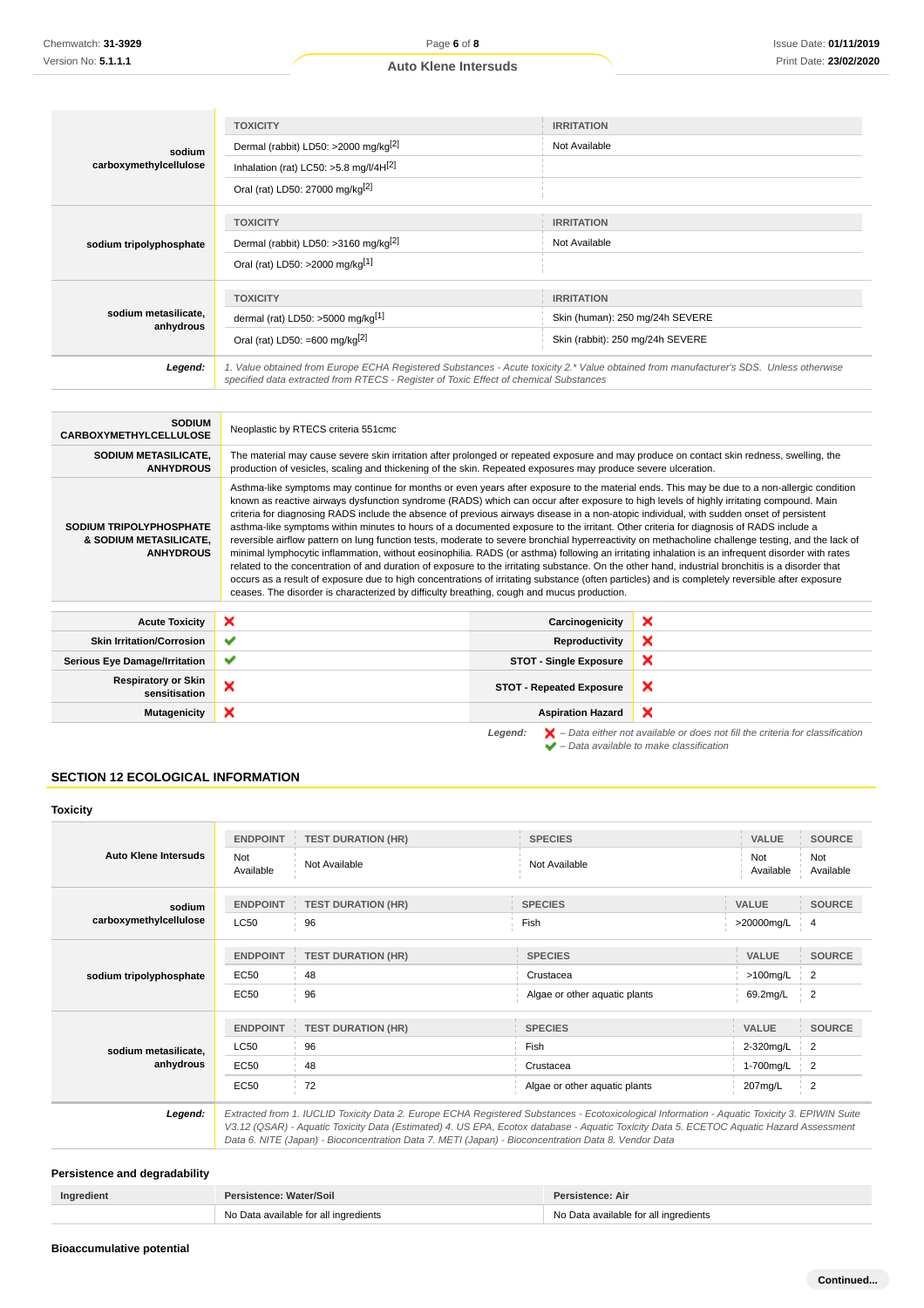| Ingredient       | <b>Bioaccumulation</b>                |
|------------------|---------------------------------------|
|                  | No Data available for all ingredients |
| Mobility in soil |                                       |
| Ingredient       | <b>Mobility</b>                       |
|                  |                                       |

# **SECTION 13 DISPOSAL CONSIDERATIONS**

## **Waste treatment methods**

| Product / Packaging disposal<br>Bury residue in an authorised landfill.<br>Recycle containers if possible, or dispose of in an authorised landfill. |  | Recycle wherever possible or consult manufacturer for recycling options.<br>Consult State Land Waste Management Authority for disposal. |
|-----------------------------------------------------------------------------------------------------------------------------------------------------|--|-----------------------------------------------------------------------------------------------------------------------------------------|
|-----------------------------------------------------------------------------------------------------------------------------------------------------|--|-----------------------------------------------------------------------------------------------------------------------------------------|

### **SECTION 14 TRANSPORT INFORMATION**

### **Labels Required**

| <b>Marine</b>  | <b>NO</b>                     |
|----------------|-------------------------------|
| <b>HAZCHEM</b> | Annlicable<br><b>NUL</b><br>. |

### **Land transport (ADG): NOT REGULATED FOR TRANSPORT OF DANGEROUS GOODS**

**Air transport (ICAO-IATA / DGR): NOT REGULATED FOR TRANSPORT OF DANGEROUS GOODS**

## **Sea transport (IMDG-Code / GGVSee): NOT REGULATED FOR TRANSPORT OF DANGEROUS GOODS**

**Transport in bulk according to Annex II of MARPOL and the IBC code**

Not Applicable

## **SECTION 15 REGULATORY INFORMATION**

**Safety, health and environmental regulations / legislation specific for the substance or mixture**

**SODIUM CARBOXYMETHYLCELLULOSE IS FOUND ON THE FOLLOWING REGULATORY LISTS**

Australia Inventory of Chemical Substances (AICS)

**SODIUM TRIPOLYPHOSPHATE IS FOUND ON THE FOLLOWING REGULATORY LISTS**

Australia Inventory of Chemical Substances (AICS) GESAMP/EHS Composite List - GESAMP Hazard Profiles

### **SODIUM METASILICATE, ANHYDROUS IS FOUND ON THE FOLLOWING REGULATORY LISTS**

Australia Dangerous Goods Code (ADG Code) - Dangerous Goods List Australia Dangerous Goods Code (ADG Code) - List of Emergency Action Codes

Australia Hazardous Chemical Information System (HCIS) - Hazardous Chemicals Australia Inventory of Chemical Substances (AICS)

International Air Transport Association (IATA) Dangerous Goods Regulations

International Maritime Dangerous Goods Requirements (IMDG Code) United Nations Recommendations on the Transport of Dangerous Goods Model Regulations

## **National Inventory Status**

| <b>National Inventory</b>     | <b>Status</b>                                                                                                                                                                                            |  |  |  |
|-------------------------------|----------------------------------------------------------------------------------------------------------------------------------------------------------------------------------------------------------|--|--|--|
| Australia - AICS              | Yes                                                                                                                                                                                                      |  |  |  |
| Canada - DSL                  | Yes                                                                                                                                                                                                      |  |  |  |
| Canada - NDSL                 | No (sodium tripolyphosphate; sodium metasilicate, anhydrous; sodium carboxymethylcellulose)                                                                                                              |  |  |  |
| China - IECSC                 | Yes                                                                                                                                                                                                      |  |  |  |
| Europe - EINEC / ELINCS / NLP | No (sodium carboxymethylcellulose)                                                                                                                                                                       |  |  |  |
| Japan - ENCS                  | Yes                                                                                                                                                                                                      |  |  |  |
| Korea - KECI                  | Yes                                                                                                                                                                                                      |  |  |  |
| New Zealand - NZIoC           | Yes                                                                                                                                                                                                      |  |  |  |
| Philippines - PICCS           | Yes                                                                                                                                                                                                      |  |  |  |
| <b>USA - TSCA</b>             | Yes                                                                                                                                                                                                      |  |  |  |
| Taiwan - TCSI                 | Yes                                                                                                                                                                                                      |  |  |  |
| Mexico - INSQ                 | Yes                                                                                                                                                                                                      |  |  |  |
| Vietnam - NCI                 | Yes                                                                                                                                                                                                      |  |  |  |
| Russia - ARIPS                | Yes                                                                                                                                                                                                      |  |  |  |
| Legend:                       | Yes = All CAS declared ingredients are on the inventory<br>No = One or more of the CAS listed ingredients are not on the inventory and are not exempt from listing(see specific ingredients in brackets) |  |  |  |